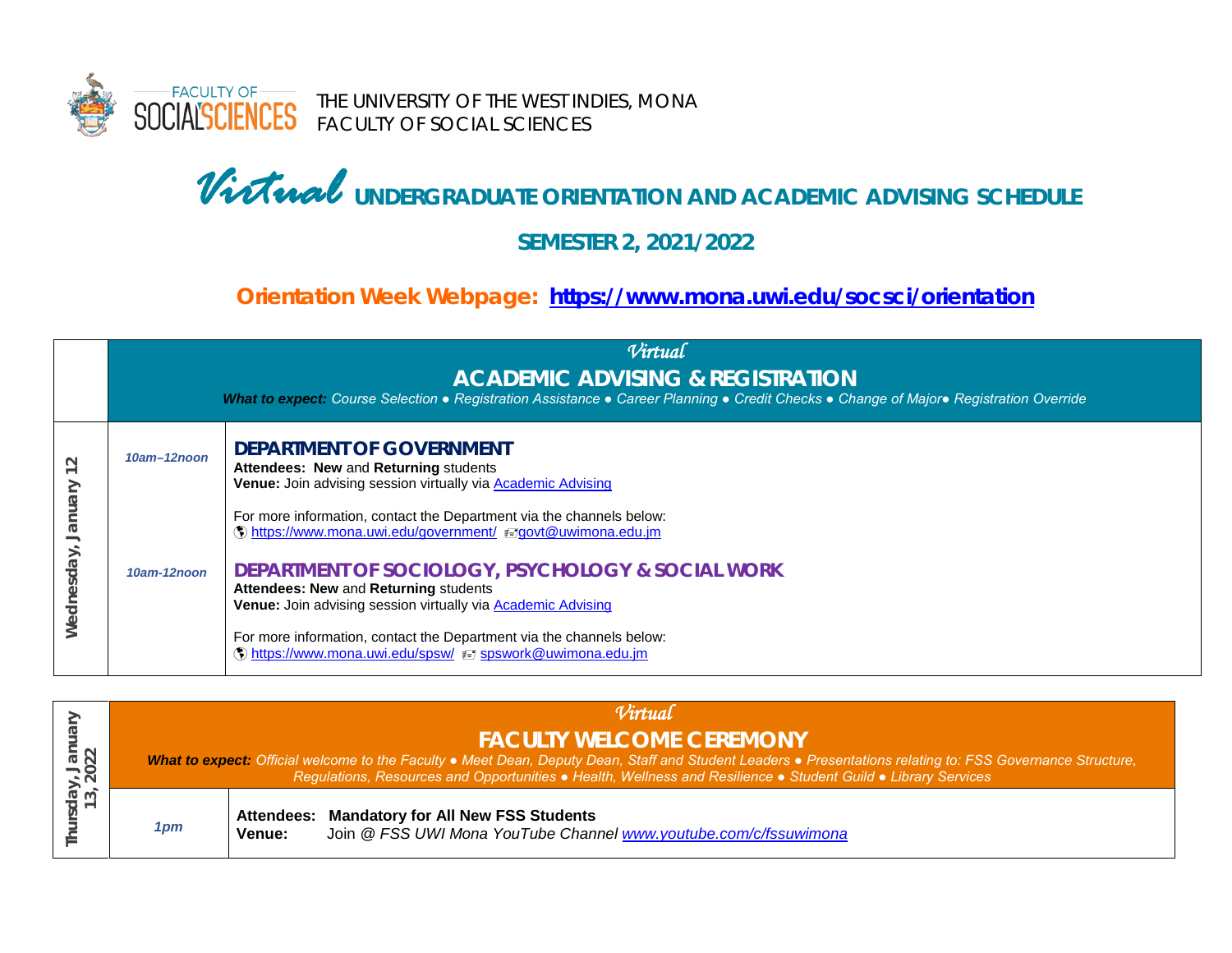

| 3<br>$\begin{array}{c} \n\text{lay,} \downarrow. \\ 2022\n\end{array}$ | Virtual<br><b>ACADEMIC ADVISING &amp; REGISTRATION</b><br>What to expect: Course Selection • Registration Assistance • Career Planning • Credit Checks • Change of Major• Registration Override |                                                                                                                                                                                                                                                                                                            |  |
|------------------------------------------------------------------------|-------------------------------------------------------------------------------------------------------------------------------------------------------------------------------------------------|------------------------------------------------------------------------------------------------------------------------------------------------------------------------------------------------------------------------------------------------------------------------------------------------------------|--|
|                                                                        | $2pm-5pm$                                                                                                                                                                                       | <b>MONA SCHOOL OF BUSINESS &amp; MANAGEMENT</b><br>Attendees: New and Returning students<br>Venue: Join advising session virtually via <b>Academic Advising</b><br>For more information, contact the School via the channels below:<br>©https://www.mona.uwi.edu/msbm/ ≢=/msbm.studentquery@uwimona.edu.jm |  |

| Vien<br>Friday<br>ᠬ<br>Vienuer<br>Thursday | Virtual<br><b>FACULTY OFFICE INFORMATION CENTRE</b><br>What to expect: Advising or requests related to: Leave of Absence • Waiver of the Requirement to Withdraw (RTW) • Change of Enrolment Status • Declaration of<br>Degrees • Maximum Credit Override • Exemption • Exams Only • Voluntary Withdrawal • Exchange Programme |                                                                                                                                                                                                                                                       |  |  |
|--------------------------------------------|--------------------------------------------------------------------------------------------------------------------------------------------------------------------------------------------------------------------------------------------------------------------------------------------------------------------------------|-------------------------------------------------------------------------------------------------------------------------------------------------------------------------------------------------------------------------------------------------------|--|--|
|                                            | $9am - 4pm$<br><b>Daily</b>                                                                                                                                                                                                                                                                                                    | Virtual SOCIAL SCIENCES FACULTY OFFICE<br><b>Attendees: Returning Students Only</b><br>Enter office virtually @Faculty Office Information Centre<br>Venue:<br>All media and communication channels below<br>Access:                                   |  |  |
|                                            |                                                                                                                                                                                                                                                                                                                                | <b>LiveChat</b><br>www.mona.uwi.edu/socsci/<br>$\textcircled{\textsf{F}}$<br><b>Follow</b> us on<br>Ifss_studentmatters@uwimona.edu.jm fssdepdean@uwimona.edu.jm<br>social media:<br>(876) 977-0640<br>(876)395-0170<br>(876) 927-2592<br>@FSSUWIMONA |  |  |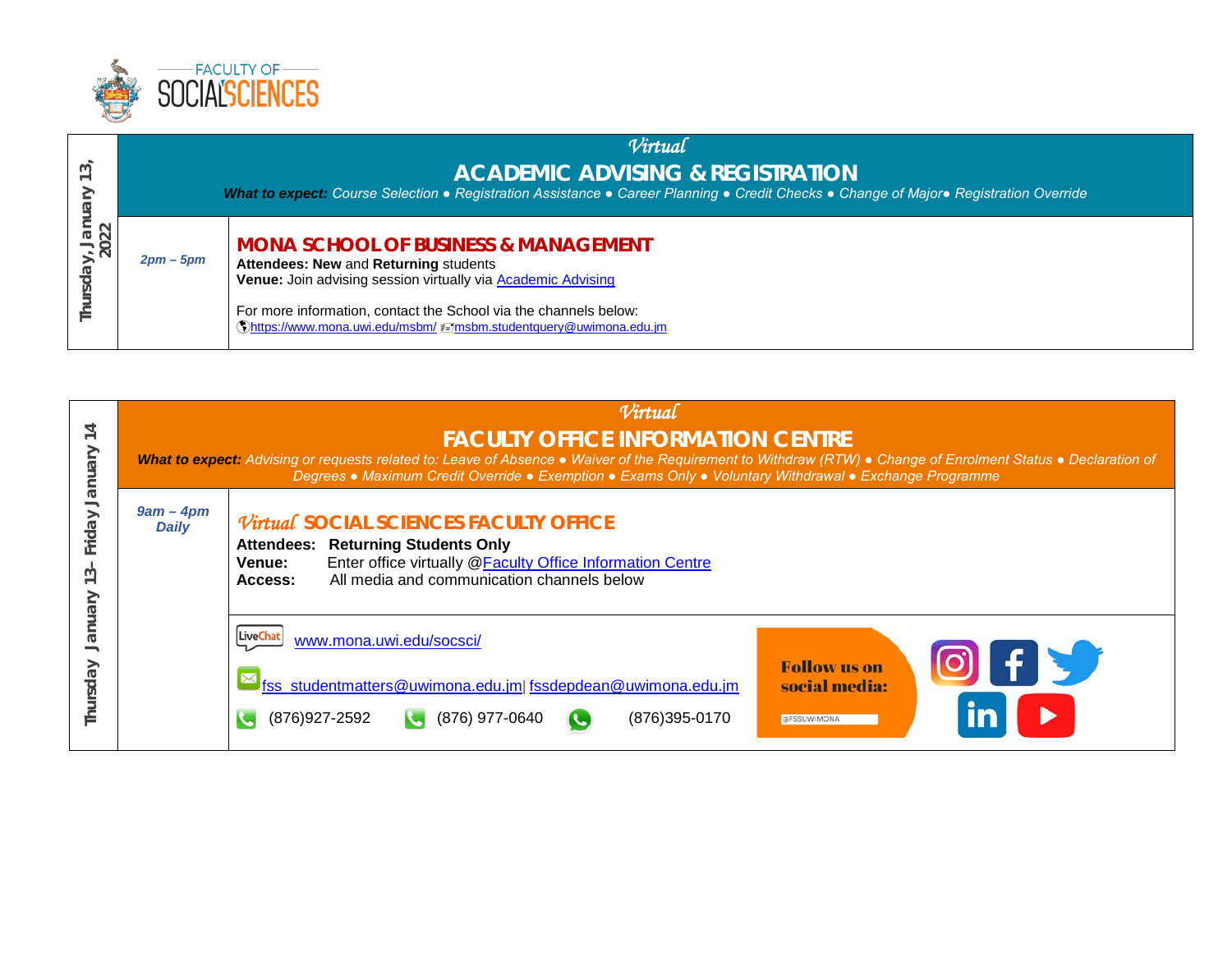

| <b>Pre-Orientation Checklist</b>                                                                       | <b>Post-Orientation Checklist</b>                                                                                                                                                                             |
|--------------------------------------------------------------------------------------------------------|---------------------------------------------------------------------------------------------------------------------------------------------------------------------------------------------------------------|
| Accept your offer of admission                                                                         | Download degree checklist that matches with your major and year of entry                                                                                                                                      |
| Attend Faculty Orientation, and Department Academic Advising sessions                                  | Select courses and adjust registration to eliminate registration errors                                                                                                                                       |
| Know your Major and the Department to which you are assigned                                           | Seek approval of override requests                                                                                                                                                                            |
| Know whether you are full-time/part-time and the required course load                                  | Pay your tuition fees to obtain financial clearance                                                                                                                                                           |
| Identify electronic device you will use to attend orientation and lectures                             | Obtain your ID card                                                                                                                                                                                           |
| Ensure that you are able to log onto the registration portal                                           | Know the name and contact information of the Dean, Deputy Dean, your<br>programme coordinator, academic and administrative advisors and Guild<br>representatives and check in with them as often as necessary |
| Familiarize yourself with Campus Covid-19 Safety Protocols                                             |                                                                                                                                                                                                               |
| Study Handbook that corresponds with your year of admission                                            | Identify e-device and internet source for online lectures                                                                                                                                                     |
| Make note of questions for your academic advisor                                                       | $\exists$ Study your timetable and identify classrooms for face-to-face lectures                                                                                                                              |
| Confirm sitting of the <b>English Language Proficiency Test</b> (ELPT) (if<br>applicable)              | Ensure that your courses appear on your timetable and in the OurVLE portal                                                                                                                                    |
| Finalize arrangements to make tuition payments                                                         | Comply with Covid-19 Safety Protocols during face-to-face lectures                                                                                                                                            |
| Explore student financing and financial aid options                                                    | Familiarize yourself with the services of the Library and UWI Health Centre                                                                                                                                   |
| Study the Codes of Principles and Responsibilities for Students and the<br><b>FSS Codes of Conduct</b> | Consider joining a club, society or association aligned to your discipline and<br>pursuing co-curricular courses to enrich your student experience                                                            |
|                                                                                                        | Register with the Office of Special Student Services (if applicable)                                                                                                                                          |
|                                                                                                        | Stay connected! Routinely check Faculty and Department websites, notice<br>boards as well as your UWI-issued email for information and updates                                                                |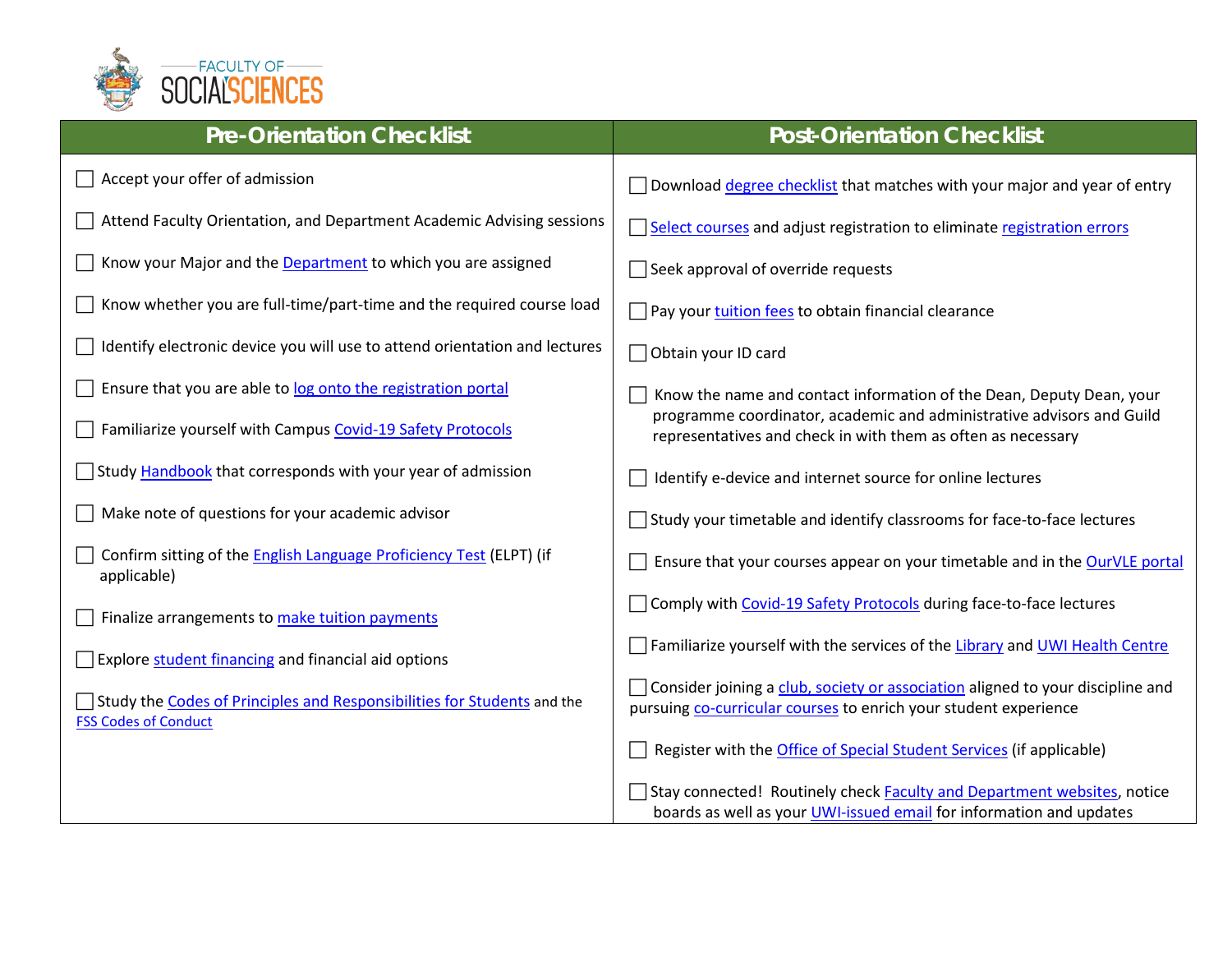

# **Communication Channels**

# **ONLINE LIVE SUPPORT:<https://support.mona.uwi.edu/>**

| <b>DEPARTMENT OF ECONOMICS</b> |                                                                                       |  |  |  |
|--------------------------------|---------------------------------------------------------------------------------------|--|--|--|
| <b>Majors:</b>                 | Banking & Finance . Economics . Statistics                                            |  |  |  |
| <b>Website:</b>                | https://www.mona.uwi.edu/economics/ Email: econ@uwimona.edu.jm                        |  |  |  |
| <b>Online Chat:</b>            | https://www.mona.uwi.edu/economics/                                                   |  |  |  |
| <b>Telephone:</b>              | (876) 977-1188, 876-361-8363 Mobile: (876) 428-6268                                   |  |  |  |
|                                | <b>DEPARTMENT OF GOVERNMENT</b>                                                       |  |  |  |
| <b>Majors:</b>                 | International Relations . Political Leadership, Strategy & Management .               |  |  |  |
|                                | Political Science . Public Policy & Management                                        |  |  |  |
| <b>Website:</b>                | https://www.mona.uwi.edu/government/ Email: govt@uwimona.edu.jm                       |  |  |  |
| <b>Online Chat:</b>            | https://www.mona.uwi.edu/government/                                                  |  |  |  |
| <b>Telephone:</b>              | (876) 977-5935 Mobile (WhatsApp): 876-551-7841, 551-6004,                             |  |  |  |
|                                | <b>MONA SCHOOL OF BUSINESS AND MANAGEMENT</b>                                         |  |  |  |
| <b>Majors:</b>                 | Accounting • Entrepreneurship • Human Resource Management • Management                |  |  |  |
|                                | Studies . Marketing . Operations Management . Tourism Management                      |  |  |  |
| <b>Website:</b>                | https://www.mona.uwi.edu/msbm/ Email: msbm.studentquery@uwimona.edu.jm                |  |  |  |
| <b>Telephone:</b>              | (876) 977-4649, (876) 977-3808, (876) 977-3775 Mobile (WhatsApp): (876) 553-3553      |  |  |  |
|                                | DEPARTMENT OF SOCIOLOGY, PSYCHOLOGY AND SOCIAL WORK                                   |  |  |  |
| <b>Majors:</b>                 | Demography . Labour & Employment Relations . Psychology . Social Anthropology .       |  |  |  |
|                                | Social Policy & Development . Sociology . Social Work                                 |  |  |  |
| <b>Website:</b>                | https://www.mona.uwi.edu/spsw/ Email: spswork@uwimona.edu.jm                          |  |  |  |
| <b>Telephone:</b>              | (876) 970-4336 (876) 831-3277 [Social Work] (876) 970-3896 [Psychology]               |  |  |  |
|                                | (876) 977-6267, (876) 977-0315 [All Other Programmes]                                 |  |  |  |
|                                | <b>UWI WESTERN JAMAICA CAMPUS</b>                                                     |  |  |  |
| <b>Majors</b>                  | Accounting • Banking and Finance • Entrepreneurship • Finance • Human Resource        |  |  |  |
|                                | Management • International Relations • Management Studies • Psychology •              |  |  |  |
|                                | Marketing . Operations Management . Tourism and Hotel Management                      |  |  |  |
| <b>Website:</b>                | See departmental websites above                                                       |  |  |  |
| Email:                         | msbmundergrad.wjc@uwimona.edu.jm   psychologyunitwjc@gmail.com                        |  |  |  |
|                                | jevon.henry@uwimona.edu.jm   craig.clarke04@uwimona.edu.jm                            |  |  |  |
| <b>Telephone:</b>              | (876) 940-5561 [MSBM] (876) 940-43494 (876) 564-5747 [All Programmes]                 |  |  |  |
|                                | <b>CENTRE FOR DISABILITY STUDIES</b>                                                  |  |  |  |
| <b>Website:</b>                | https://www.cds.mona.uwi.edu                                                          |  |  |  |
| Email:                         | cds@uwimona.edu.jm                                                                    |  |  |  |
| <b>Telephone:</b>              | (876) 977-9423                                                                        |  |  |  |
|                                | <b>SOCIAL SCIENCES FACULTY OFFICE</b>                                                 |  |  |  |
|                                | Matters relating to: Leave of Absence • Waiver of the Requirement to Withdraw (RTW) • |  |  |  |
|                                | Change of Enrolment Status . Declaration of Degrees . Maximum Credit Override .       |  |  |  |
|                                | Exemption ● Exams Only                                                                |  |  |  |
| <b>Website</b>                 | https://www.mona.uwi.edu/socsci/                                                      |  |  |  |
| Email:                         | fss studentmatters@uwimona.edu.jm                                                     |  |  |  |
| <b>Telephone:</b>              | 876-927-2592, (876) 977-0640 Mobile (WhatsApp): 876-395-0170                          |  |  |  |
|                                |                                                                                       |  |  |  |